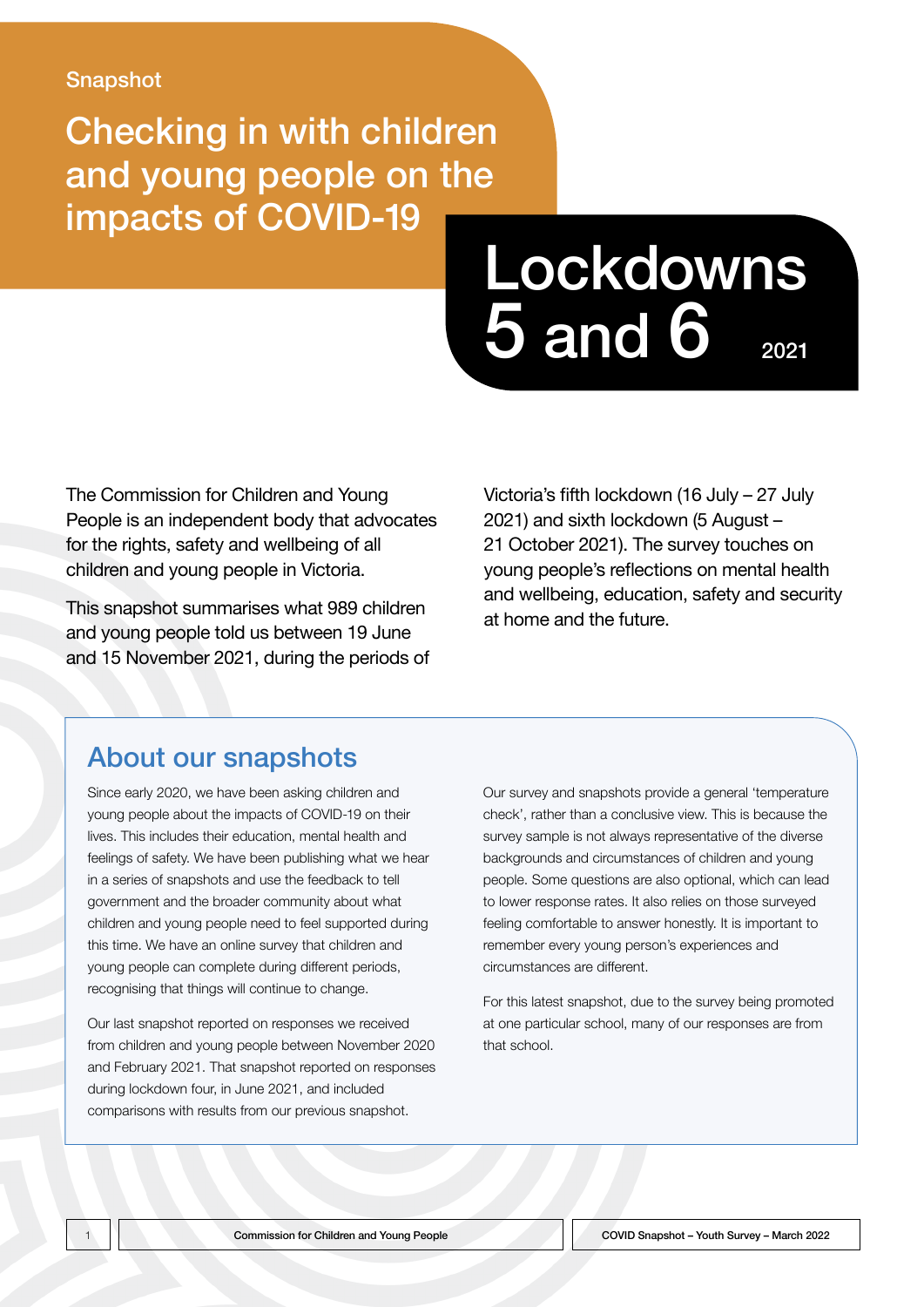# Our consultations

Between 19 June and 15 November we heard from **989** young people



2 Commission for Children and Young People COVID Snapshot – Youth Survey – March 2022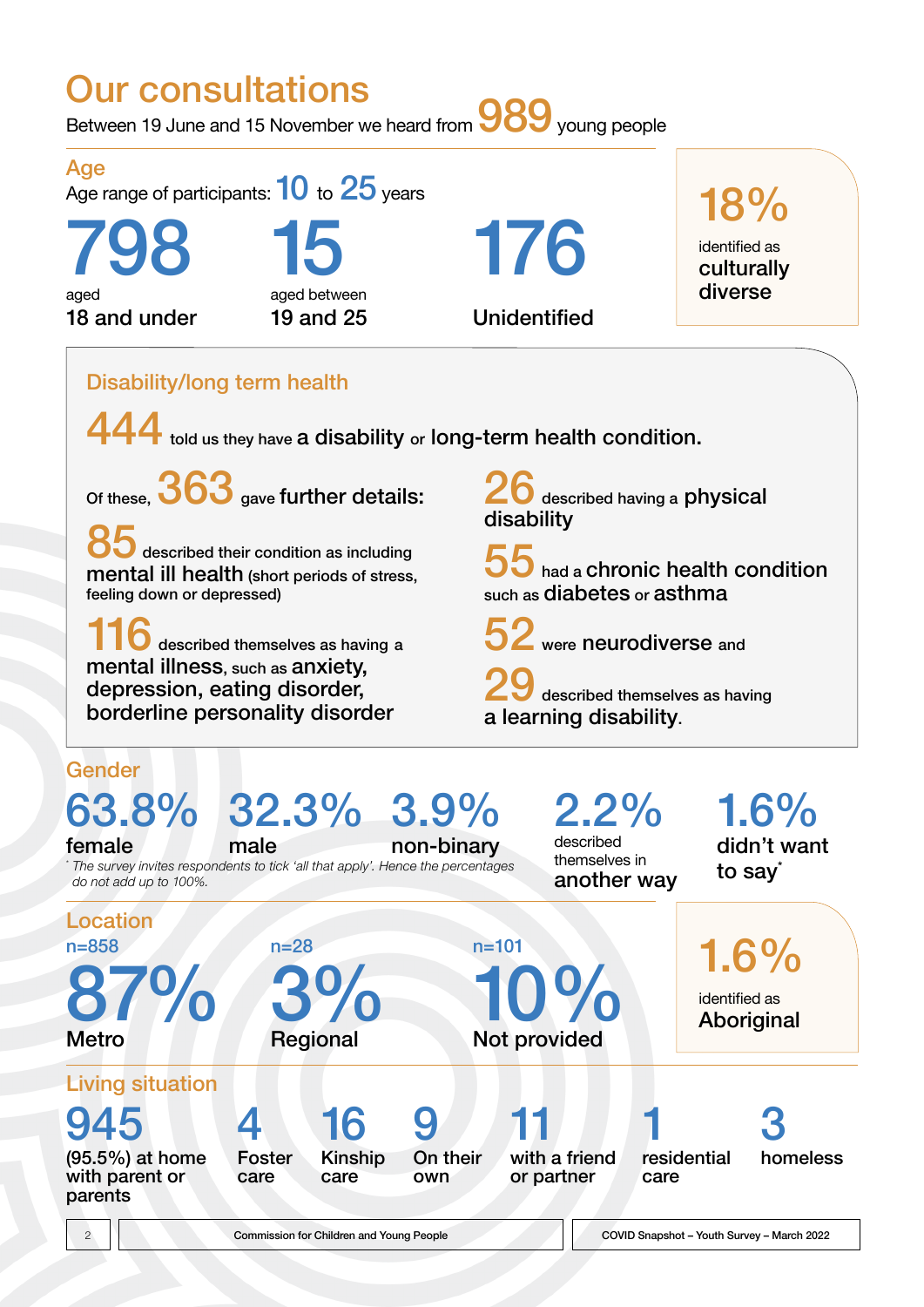# **Summary**

## Key themes

- Although the proportion of children and young people reporting feeling either 'terrible' or 'bad' was lower than reported during previous lockdowns, their struggles with poor mental health as a result of COVID-19 was again a dominant theme. Descriptions included feelings of anxiety, depression and loneliness as well as loss of motivation and energy due to the length of the lockdowns.
- Children and young people were particularly concerned about the impacts of COVID-19 and multiple lockdowns on their education, particularly those doing VCE.
- Some children and young people told us that they didn't feel safe at home due to family violence, and others felt

unsafe out in the community due to the virus and sometimes due to bullying and harassment.

- Children and young people told us that they are very concerned about their future, including what will happen to them because of the pandemic, as well as due to climate change.
- Children and young people asked to be involved in decisions and processes around recovery from the pandemic.
- Children and young people said they wanted better and more youth relevant information about COVID-19 and more activities for young people to do.

### How are children and young people feeling overall?

*Responses to 'how are you feeling overall?'*



\*  *The total answers do not sum to 989 as it was not a compulsory question. There were 933 responses.*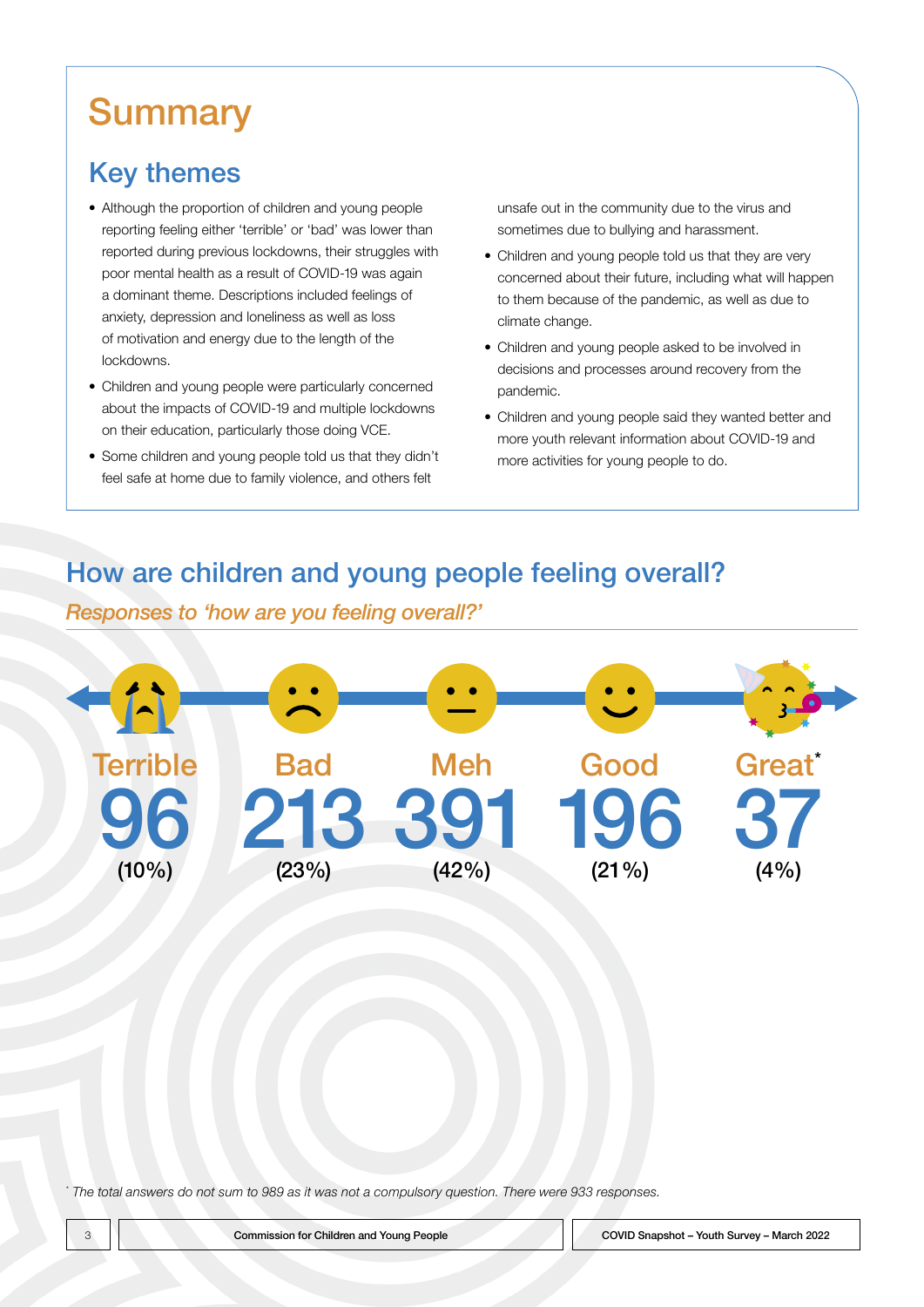# Mental health and wellbeing

Some children and young people reported feeling good or that their moods were improving over time and over the course of different lockdowns. However, three times as many children and young people reported negative feelings. They frequently used words such as anxious, stressed, depressed and lonely as well as describing themselves as tired or having limited energy.

#### *Positives*

Around one quarter of those who provided extra comments about how they were feeling, said they either felt good or that they had improved over the course of the lockdowns. Factors such as the support of family and friends were identified as helping.

*During this time, sometimes I feel bored or like nothing will change. But then I realise how lucky I am to have the things I need with the people I love, even when everything is closed and when we can't go anywhere.* 

*(Child, 12 years old, female, culturally diverse background)*

A few young people reported feeling better because of a sense that things were improving, that lockdowns were over, and that lockdown had been a time for reflection.

#### *I am feeling good, I am happy most of COVID-19 and it's lockdowns are over.*

*(Young person with chronic health condition, 13 years old, female, culturally diverse background)*

*But I am grateful that I had heaps of time to focus on myself and cut out toxic people from my life and being able to be at peace with myself whilst in my bedroom for months on end and I got to do things I couldn't have done without lockdown. And for that I do miss it. But I have come out of it stronger and more confident as a person and I do believe you have to go through some bad shit to get there. (Young person, 16 years old, female, culturally diverse background)*

Others reported that lockdown slowed down otherwise stressful lives:

*I have been managing pretty well. Not having to be on the run all the time [has] been pretty good! (Young person, 13 years old, female, culturally diverse background)*

#### *Online school is hard, but I look forward to painting and relaxing afterwards.*

*(Young person, 13 years old, female)*

#### *Challenges*

Most children and young people described feeling stressed and anxious.

#### *Being anxious and detesting the lack of freedom with a fiery passion. Feeling disconnected with an empty soul.*

*(Young person, 13 years old, female, culturally diverse background)*

*Constantly stressed and anxious. I hate being stuck at home and my depression sky rockets. (Young person, 18 years old, female, Aboriginal and/or Torres Strait Islander)*

*The constant changes, and not knowing when we can do different activities was quite stressful. (Young person with mental ill health, mental illness, neurodiverse, learning disability, 17 years old, female)*

*During COVID-19 lockdown caused a lot of mental problems for me. My depression and anxiety got higher.* 

*(Young person, 15 years old, female)*

*Lockdown hasn't been good in Melbourne. I really struggled last year missing out on the things I was looking for and only living near one of my friends and not being able to be a teenager. It took a massive toll on my mental health and I was at my worst. (Young person, 16 years old, female, culturally diverse background)*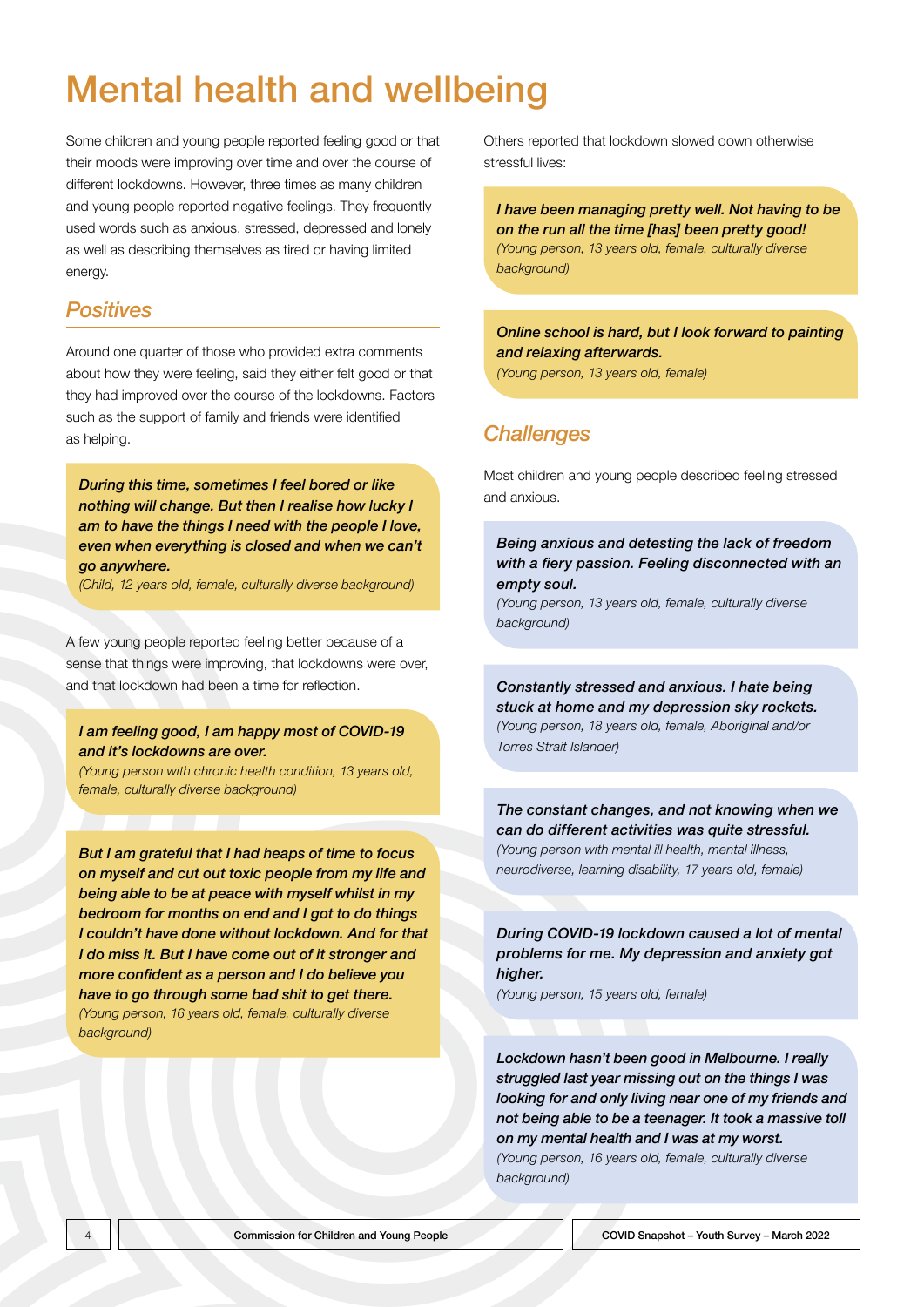Many children and young people talked about feelings of sadness and loneliness.

*Well COVID has made me sad and has change me and being lock up for months at a time affects you as human are made to talk to people not to be stuff isolated for each other.* 

*(Young person, 14 years old, male)*

*Stressed, isolated, lazy and a bit sad to be honest. (Young person with mental ill health, 14 years old, female, culturally diverse background)*

*Now I have been feeling better after the multiple snap lockdowns but during the lockdowns, I was feeling tired, bored and lonely from the separation of family and friends.* 

*(Young person, 14 years old, female)*

*It's made me feel a little sad when we have school lockdowns etc.* 

*(Young person, 16 years old, male)*

*I've felt more distant from others in the past year, and the lack of interaction with friends and family has made me more quiet and seclusive as a person.* 

*(Young person, 14 years old, non-binary)*

*Because of COVID-19 I have felt quite lonely at times as there were not many people to talk to in person.* 

*(Child, 12 years old, female)*

*Disconnected from everyone. Empty, because lack of communication with people. Depressing because this is a serious time. Sad, because it's like stuff has been taken from us.* 

*(Young person, 13 years old, female, culturally diverse background)*

*Isolation and loneliness has really impacted my health especially not being able to visit family overseas and being an only child.* 

*(Young person, 13 years old, female, culturally diverse background)*

Some described feelings of frustration, exhaustion and lack of motivation.

*Sometimes I feel extremely down and unmotivated to do anything. I feel stuck often. This feeling usually passes. But it comes regularly and I don't have any outlet for it.* 

*(Young person, 16 years old, female, culturally diverse background)*

*I feel like I've gotten into a pattern of laziness and lack of work ethics. Getting into a good routine and study habits again has proven to be quite hard. I also feel like my mental health deteriorated during the lockdown especially last year so just trying to focus on my mental health and being more kind to myself in general.* 

*(Young person, 14 years old, female, culturally diverse background)*

*idk just really tired and angry and bored but also scared because things are changing really fast but also happy because idk I have good friends who make me feel happy so yeah lots of feelings and they annoy me.* 

*(Young person with a chronic health condition, mental ill health, mental illness, 14 years old, female, culturally diverse background)*

*I just want it to end. I am exhausted by the ongoing uncertainty and ever-changing restrictions. (Young person, 25 years old, female)*

*It's definitely really annoying as we have a lot of lock-downs, and we don't get to live freely and travel where we want.* 

*(Child, 12 years old, female)*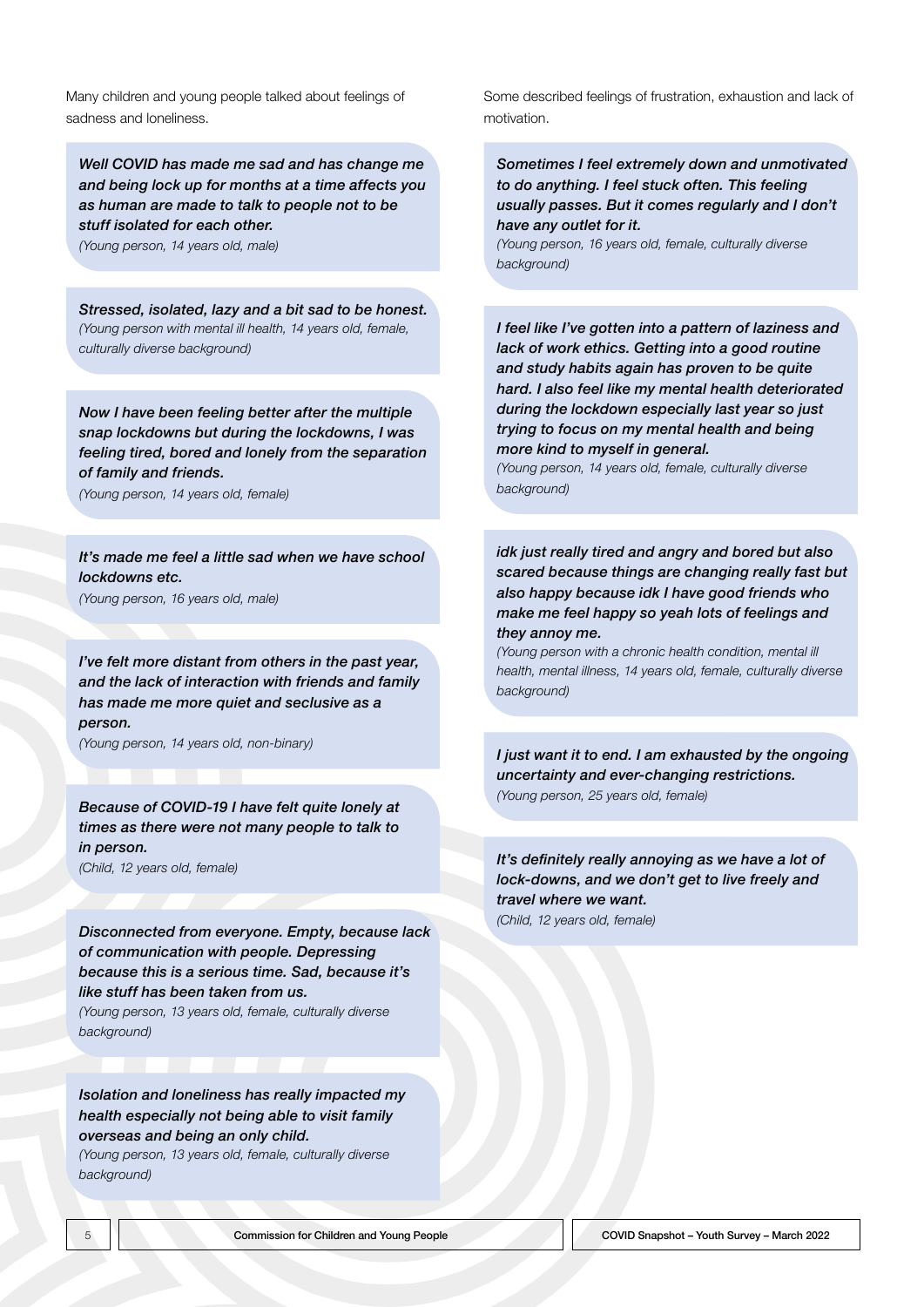### What children and young people said they need

Overall, children and young people spoke about the need for more mental health supports including more funding and access to mental health services, but also more education for parents and children and young people, so they are able to identify issues and respond to them.

*Rather than only having days like 'R U Okay?' day we should have things that would educate young children maybe ages 11-12+ on how to spot mental illness for them or their friends because many children or teenagers may have a mental illness. (Child, 12 years old, female)*

*I think there is an underestimate of how many young people struggle mentally, because a lot of people don't reach out, and isolate themselves from talking to other people and friends during lockdowns. So making schools check in with students and make sure their parents are too because most kids won't want to say how they're feeling.* 

*(Young person, 14 years old, female)*

*I want to see more coverage of our issues. I see in depth analysis of the cost to business on the news every single day, with surface level touching of "mental health struggles" and I feel invalidated. I want to hear from young people and hear that I am not alone from young people.* 

*(Young person, 16 years old, female, culturally diverse background)*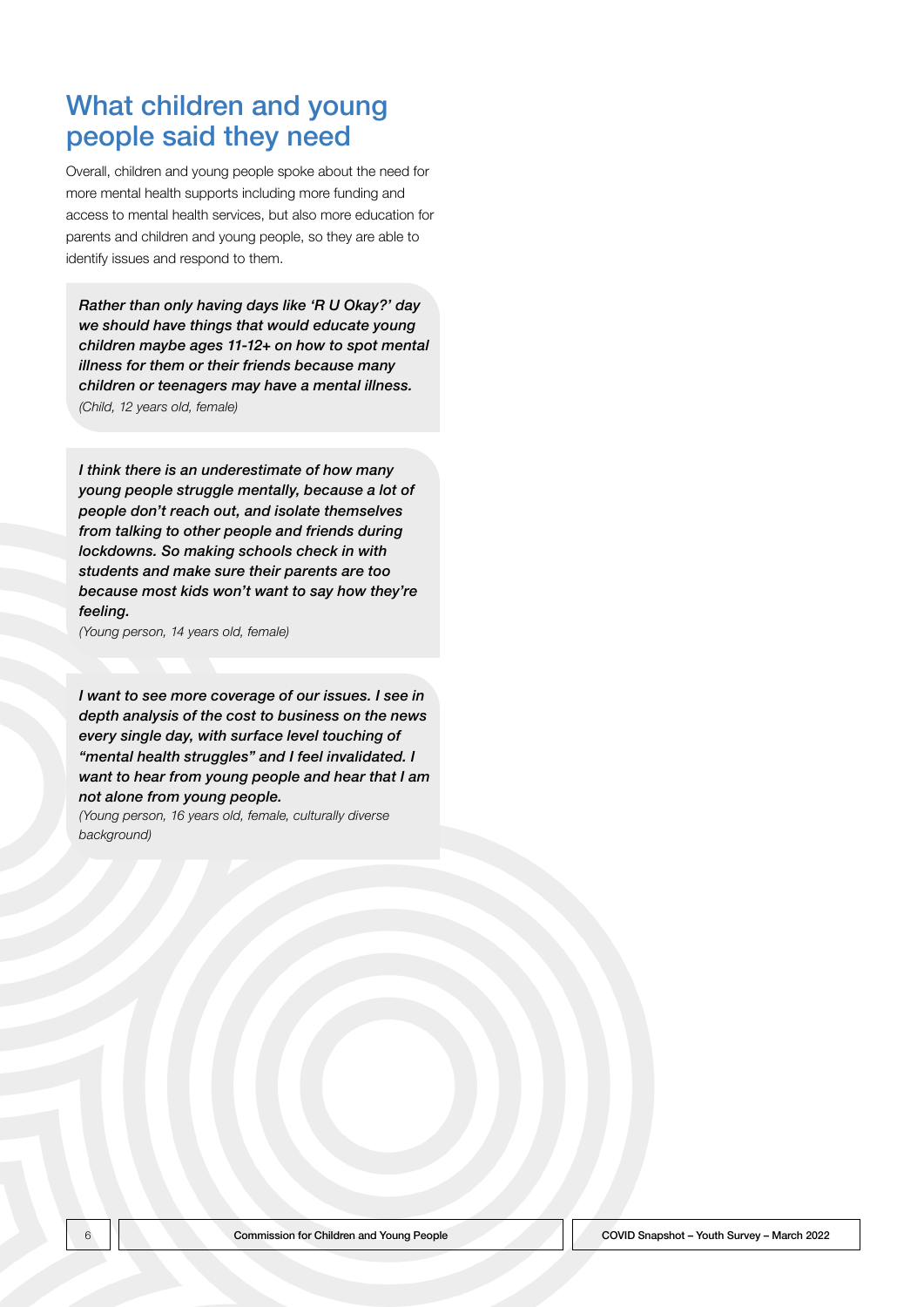# **Education**

As with previous snapshots, some children and young people reported enjoying online learning, because they didn't enjoy face to face learning and found that online learning suited them better, or because they felt safer at home where they were not exposed to the virus. A far greater number, however, reported being unhappy with online learning.

#### *Positives*

In a small number of survey responses where children and young people left comments about education, they reported enjoying online learning, preferring staying at home to study.

*It doesn't bother me if I go into online learning. (Child, 12 years old, male)*

*Have been happy because i hate school and i have loved lockdown.* 

*(Young person, neurodiverse, 13 years old, male)*

*I'm feeling happy about the goals of the lockdowns and the reduced spread of the virus my education has taken a hard hit and it feels hard to catch up but ik it was for a greater course.* 

*(Young person with mental ill health, neurodiverse, 16 years old, male)*

*During COVID I met many friends online and they make me feel very safe, I felt like in school and face to face speaking to friends there was many problems and I wasn't that happy.* 

*(Child, 12 years old, female)*

#### *Challenges*

However, a significant majority of respondents expressed negative feelings in relation to online learning, particularly students at VCE level.

*Angry, upset, frustrated, can't do anything, school has been terrible, the most important years 11&12 have for most part been spent in lockdown. Parents aren't qualified to home school. I've lost motivation. I'm seeing a psychologist re ADHD. I feel restless.* 

*(Young person, 18 years old, male, culturally diverse background)*

*Everyday sucks. I used to be a very high achieving student and go to a selective school. I no longer have motivation to study for exams despite all my efforts. Living with my family is hard emotionally. I no longer can express my frustrations without arguing with my sister, mum or dad. I rarely chat with my close friends as I don't have the energy. Sometimes I get bursts of energy but it is so unsustainable. I am jealous of the states that have not been going in and out of lockdown for 2 years. I am mad at the misinformed idiots ruining everyone else's chance of getting out. I am mad at the media as I feel invisible and my struggles feel unheard. I am mad that NSW gets to get out of lockdown so soon because our government didn't promote vaccination before lockdown 5 and 6. I am mad at myself for not being tough like everyone seems to be.* 

*(Young person, 16 years old, female)*

*Being in year 12 is hard enough as it is, but COVID-19 has only exacerbated a very trying year. The constant back and forth between lockdown and freedom has been tough, putting pressure on me and my teachers to remain always flexible with assignments. Essentially, I have had to work twice as hard to make sure that I'm prepared for the worst.* 

*(Young person, 17 years old, female)*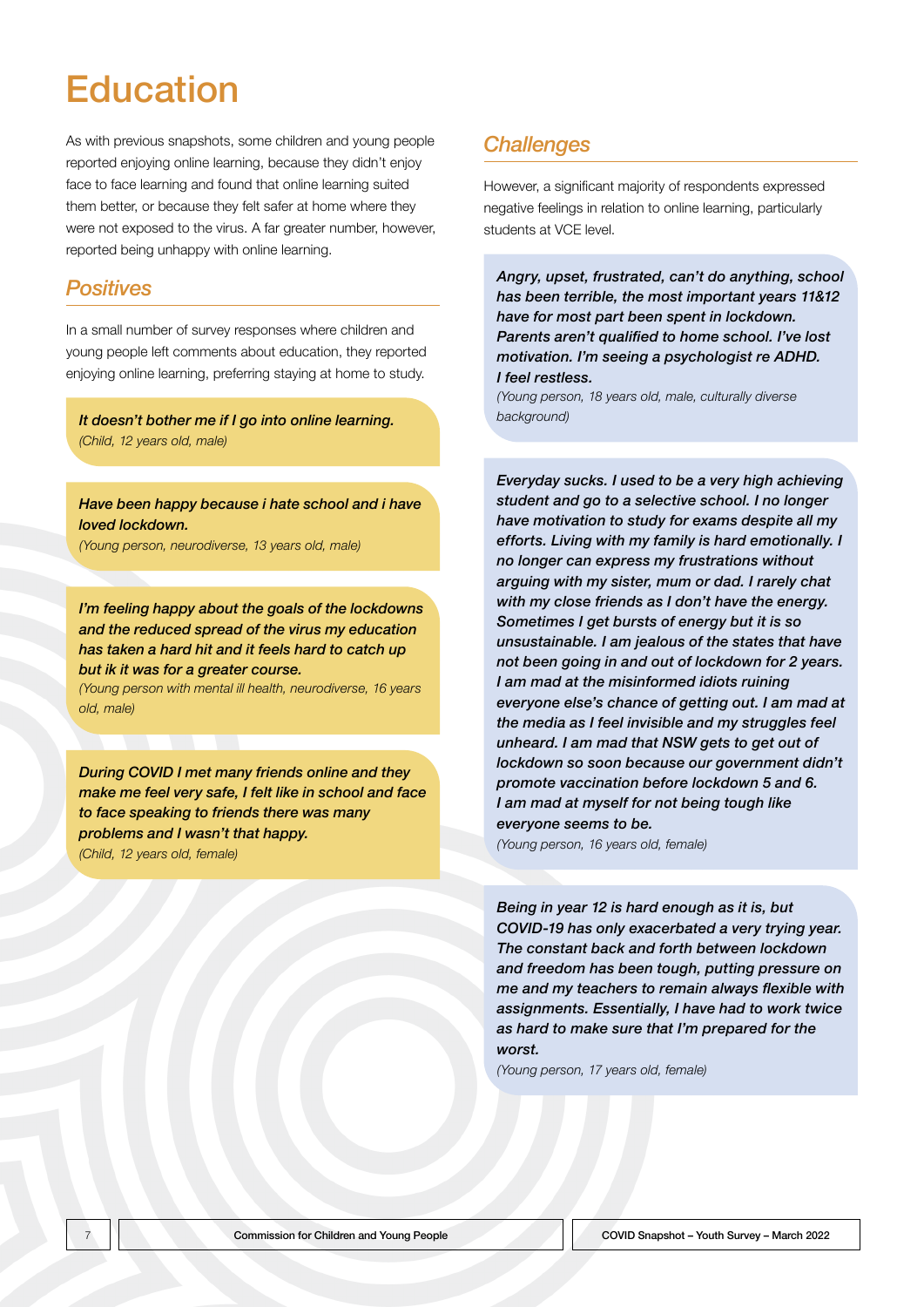*Annoyed with ruining the VCE year 12 system, moving SACs to be closer together limiting time to completely understand the subjects. If we're to stay home, keep us at home, if we are to be back at school, keep us at school. Completely understandable of it being all over the place, if need to be more cautious be cautious don't risk it. (Young person, 17 years old, female)*

*Well the year 12s of 2021 feel extremely disadvantaged we had to endure COVID in year 11 and now also I'm year 12 and our study design was not even slightly altered I'm sorry but how is that even fair in the slightest?!?!?!?!* 

*(Young person with mental ill health, mental illness, 18 years old, male)*

*I am scared that I am going to experience my high school years in and out of lockdown. That I will have my senior years (of high school) in lockdown. The way senior students have been treated since COVID is horrid. All going in lockdown, big changes, new hurdles and then school expects them and us to bounce back straight away? Give us exams straight away? Assignments? With no consideration for how hard things have been. I just wish that students weren't expected to get back to normal in such little time when adjusting to the 'new normal' had taken months.* 

*(Young person with a chronic health condition, 14 years old, female, culturally diverse background)*

Students also spoke about finding online learning tiring and about losing motivation due to repeat lockdowns.

*When we go into remote learning, my eyes get sore from being on screens too much. It would be nice if we could have some time off during remote learning to give our eyes a rest.* 

*(Young person, 13 years old, female, culturally diverse)*

*Not being in school has been really hard, it's been hard on friendships, our schooling and our families.* 

*(Young person with a chronic health condition, 16 years old, male, culturally diverse background)*

*Exhausted and tired, not looking forward to anything or getting my hopes up because lockdown or restrictions constantly get in the way. …. It's just day by day at the moment doesn't really feel exciting or like I'm living, basically have missed out on the best years of my life. (Young person, 17 years old, female, culturally diverse)*

*I just feel like the snap into and out of lock down is very quick and super hard to prepare for a load of SACs in sort periods of time due to only knowing the day before we are returning to online. (Young person, 18 years old, female)*

*School is super stressful because of constantly being on edge about if a lockdown will occur. (Young person, 18 years old, female)*

*Bored. I don't like missing out on meeting friends at school and weekends. There is a lot less to do. (Child, 12 years old, male)*

### What children and young people said they need

Children and young people said they want decision-makers to take the impacts of COVID-19 into account in assessing course work and exams, particularly in relation to VCE students.

*Remember how big of a toll it is taking particularly on VCE students, provide lenience and understanding to the struggles this has all caused for us. Provide support, we haven't received any and we need help and hope.* 

*(Young person, 17 years old, female, culturally diverse background)*

*Reduce the VCE coursework or trim down the actual course due to the lockdown as even though it hasn't been a big lockdown, it has had an impact.* 

*(Young person with a chronic health condition, mental ill health, 17 years old, male)*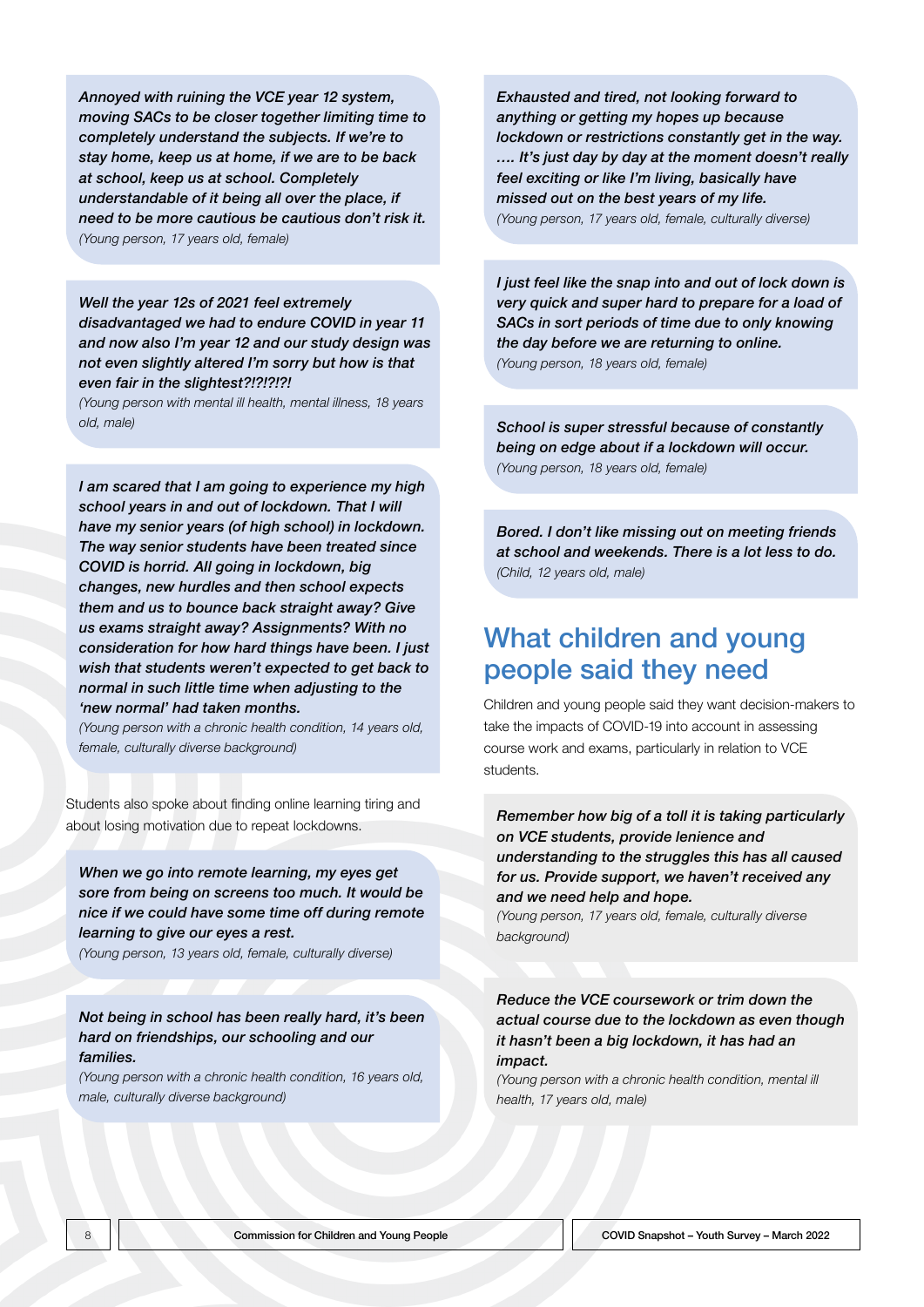*Being at a home for most of last year doing home based learning impacted the way we learn and schools and government need to take this into consideration and realise we can't go back to "normal" school education.* 

*(Young person, 17 years old, female, culturally diverse background)*

Some children and young people suggested the need to increase supports in schools in relation to mental health, including mental health services, while others suggested the need to foster a better understanding among teachers and school staff about mental health and the impacts of COVID-19 on students. Some respondents spoke of the need to support children and young people to understand and be sensitive to the impacts of COVID-19 on peers.

*The government can educate teachers about what some students might be going through at home so that teachers understand the students and do what's best for them.* 

*(Young person, 13 years old, female)*

*Having online webchats that are accessible to youth through school platforms or perhaps having a mental health class that facilitates a support system and people learning to be more open with themselves and comfortable with their peers. Something that will support us, as a growing youth with the pressures from society, would definitely be more social environment wise. During COVID-19, the government could also support young people by promoting healthy lifestyles and encouraging them.* 

*(Young person, 14 years old, female, culturally diverse background)*

*The government needs to do way more to ensure that everyone is coping with the uncertainties of these times. They are doing very little to support school students especially those in VCE who are already dealing with added pressures. (Young person, 18 years old, female)*

#### *Put in proper mental health services into schools and have more of an open discussion about mental health.*

*(Young person with mental ill health, mental illness, 15 years old, female, culturally diverse background)*

*No more lockdowns !!!!!!! (Young person, 15 years old, female)*

*I want to see more coverage of our issues. I see in depth analysis of the cost to business on the news every single day, with surface level touching of "mental health struggles" and I feel invalidated. I want to hear from young people and hear that I am not alone from young people. This is probably a media thing though. Also GET US BACK TO SCHOOL SOON. OUTDOOR CLASSES? I DON'T KNOW. PLEASE I BEG YOU.* 

*(Young person, 16 years old, female, culturally diverse background)*

*Getting back to school. It won't solve the traumas of lockdown that will linger forever but it gives me hope. I used to value taking care of myself and academics but I no longer have the energy due to it being the 6th lockdown. COVID has taken away everything and getting out of this hell hole is all I care about right now.* 

*(Young person, 16 years old, female, culturally diverse)*

*Can't keep shutting schools down, absolutely destroying many people around me, I myself have not been affected as much this time around because I am comfortable at any stage, but the constant stop starting of lockdowns is killing way too many people. Mental health has been shattered for many young people and may not want to reach out to the services offered to the government. There has just been too much mess around everything going on in the last year or so and it has too change.* 

*(Young person, 17 years old, male)*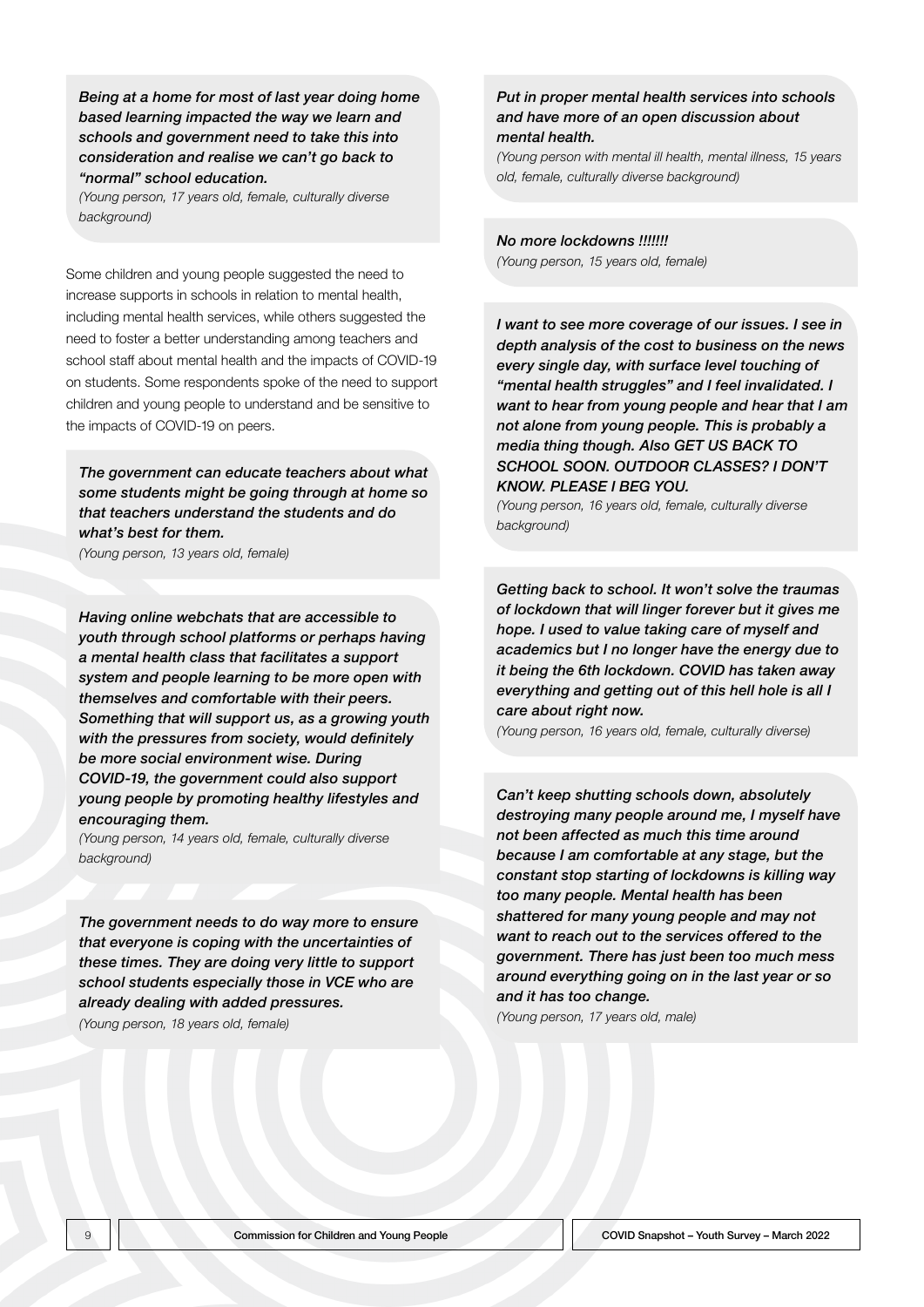# Safety and Security

Some children and young people identified feeling safer due to vaccine availability, while others expressed fear about the vaccine.

As with previous survey responses, there were concerning reports of children and young people feeling unsafe due to family violence. Other unsafe places included workplaces where some young people in employment experienced harassment and school, where some young people experienced bullying and discrimination.

#### *Positives*

A few young people commented on feeling safer as a result of the vaccine roll out.

*There obviously have been many negatives during COVID such as the many lives lost, but there have also been positives during the lockdown. Lockdown wasn't just to keep us inside without anything to do or leaving some people jobless. The whole point of lockdown is to keep us safe and yes money is an important part of our life but our safety should be taken into more importance. Because what's the point to keep working outside if one has COVID. (Young person, 15 years old, female, culturally diverse background)*

Young people also nominated places and activities where they felt safe including at home with family, out with friends, doing sport, and in youth groups.

#### *Challenges*

Concerningly, the issue of family violence remained a feature in this survey with some young people reporting feeling unsafe at home due to increased tensions or violence between family members.

*My family have been impacted by COVID-19. family violence and emergency services had to come to my house a few times but some stuff has been fixed since then and its getting better now. (Young person, 13 years old, female)*

*Things at home have also been made worse as everyone is confined in a shared space. There is support, but nothing that will fix the problem because it's not like someone else can make my parents learn to live with each other. So, because of COVID-19, school has been demanding and home hasn't been the most welcoming place. (Young person, 17 years old, female, culturally diverse background)*

*My parents are in an abusive relationship where my dad is the perpetrator. On the days when things are bad, home is tense, interactions with him are less than comfortable and sometimes they verge on threatening. In the past year we (myself, mum and my brother) have had to leave home twice and stay at a friend's house until we felt it was safe to come back.* 

*(Young person, 17 years old, female, culturally diverse background)*

A small number of respondents identified feeling unsafe when leaving home due to the virus.

*I feel like now with this uncontrollable sickness, I feel unsafe in places where I don't know who is possibly carrying the disease and who is safe. In saying this, I also just feel distanced from school and the community due to constantly being in lockdown.* 

*(Young person, 15 years old, female)*

*The community is COVID infected and getting out there feels like I'm jeopardizing months of staying at home away from COVID. It's mostly a mental thing rather than individual actions. People may be flouting restrictions and I don't want to risk getting COVID in any way.* 

*(Young person, 16 years old, female, culturally diverse)*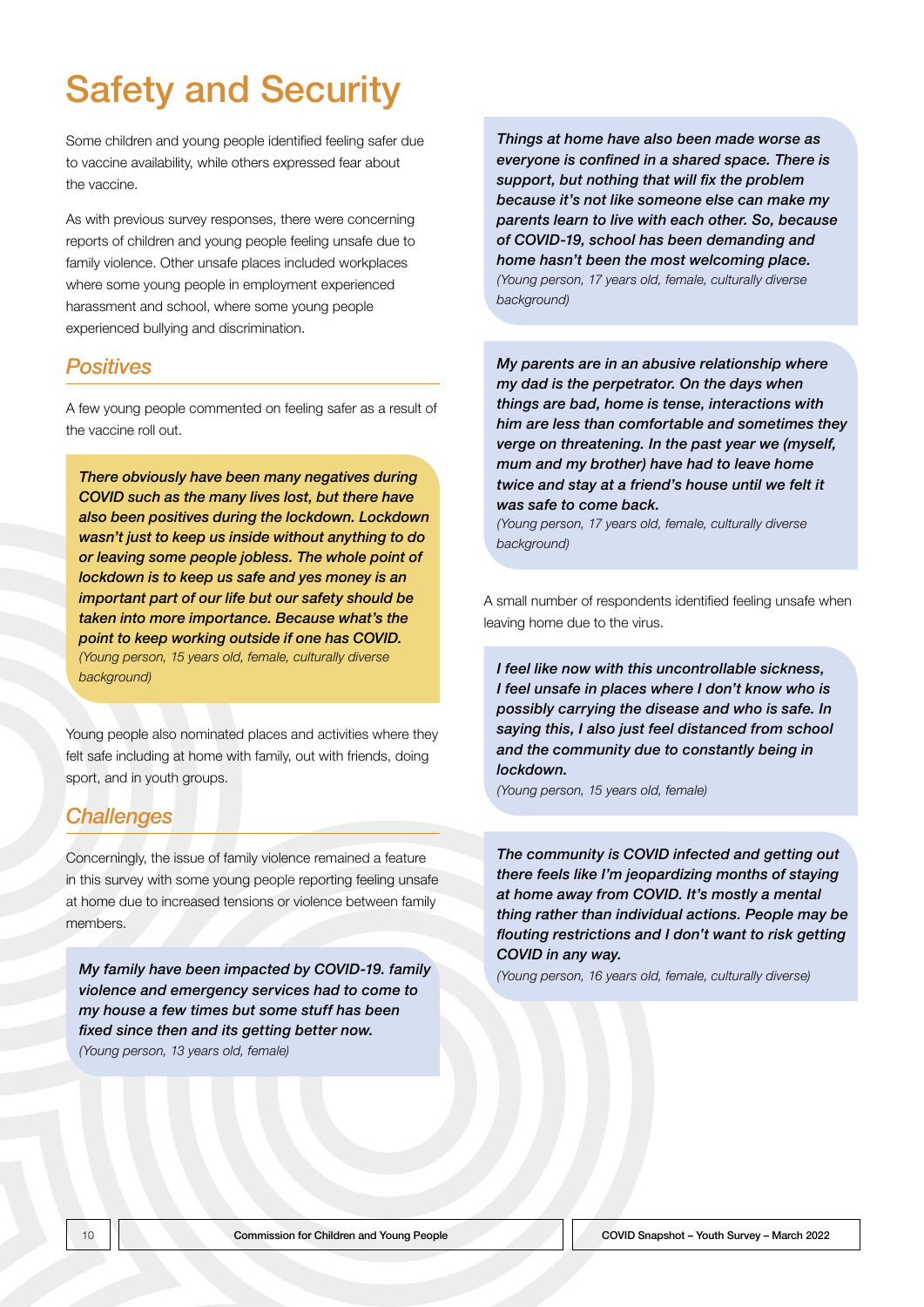Young people in employment also reported feeling unsafe sometimes at work due to customer abuse or harassment – in one case this was to do with having to explain limits on products.

*I've been verbally abused at work multiple times doing lockdown as I work in a supermarket and crazy customers have cussed me out due to having limits on products.* 

*(Young person, 17 years old, female, culturally diverse background)*

A few respondents identified feeling unsafe out of lockdown both in the community and school due to being a member of the LGBTQI+ community. They reported that COVID-19 had exacerbated that feeling because it increased feelings of not being safe.

#### *Being queer in Australia is a constant struggle and with the addition of aggression due to COVID, anywhere that isn't my room doesn't feel very safe to me.*

*(Young person with a chronic health condition, mental ill heath, mental illness, 16 years old, non-binary)*

### What children and young people said they need

As in previous survey responses, children and young people asked for more youth relevant information about COVID-19.

*I think it's extremely important that the government is relaying information regarding COVID-19 to children in child mind ways, where we are told info in ways that keep us safe, make us feel safe and in a way we can comprehend and not get us worried, information we can see and understand!* 

*(Young person, 16 years old, male)*

They also asked for more opportunities for young people to get together in a variety of ways.

*PLEASE consider more creative festivals or opportunities for young people particularly in the south east community. E.g. arts centres, food stalls, hubs, outdoor movie sessions. To enable young people to connect face to face and have fun.* 

*(Young person, 17 years old, female, culturally diverse background)*

#### *I think if the government wants to keep the younger parts of the population happy they need to let us do things like sport and hang out with friends.*

*(Young person with a chronic health condition, 13 years old, female, culturally diverse background)*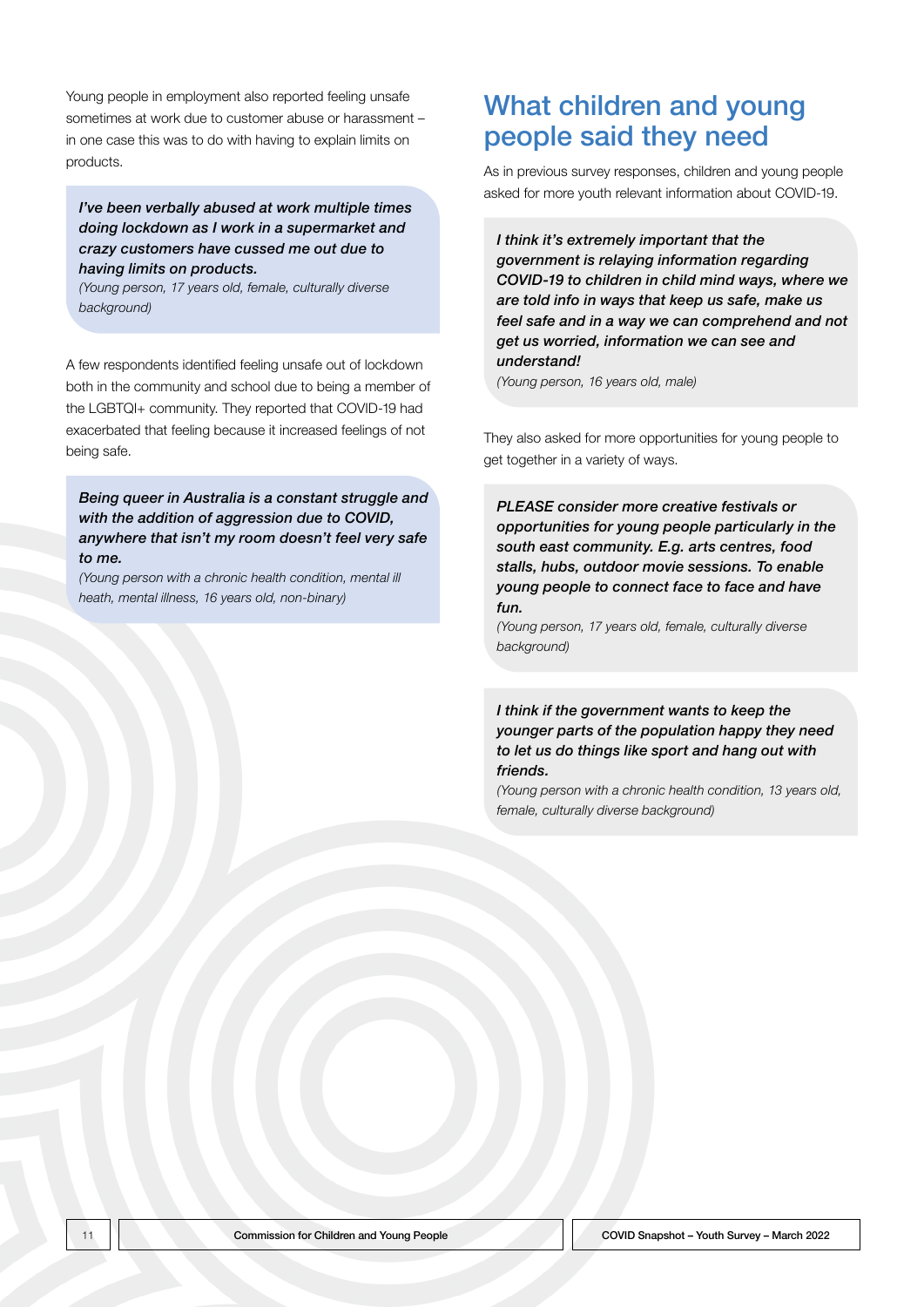# The future and having a say

Overwhelmingly, children and young people's comments about the future expressed frustration and anxiety due to uncertainty about what that future would look like.

*I am … concerned about the future. I'm not really sure about things and I'm annoyed how I have to go through this uncertainty and annoyance during my teenage years when the government and adults didn't have to when they were our age. (Young person, 16 years old, female, culturally diverse background)*

*Young people are not going to be able to experience things that their parents or older family members have. We are not getting a proper education, we aren't allowed to play community sport, socialize with our friends, have family members in our house and at this rate will not be able to travel after finishing school. At this rate the rest of our lives will be living the same day over and over again. Going to work and going home. (Young person, 17 years old, female)*

*I was supposed to start a new apprenticeship, but because lockdown forced construction work to stop, I am unable to start. I'm anxious about the future and what my job prospects will look like. At this current point, I fundamentally have no hope for the future- it seems so bleak. (Young person, 20 years old, male)*

### What matters to children and young people

Children and young people were asked what mattered to them as part of the survey.

Given the difficulties faced over the past two years, some children and young people were focussed on their own mental health and recovery.

*Trying to hold myself together through this chaos. (Young person with a mental illness, neurodiverse, 16 years old, male)*

*I feel I need to make sure I am okay before I continue on other parts of my life. (Young person, 16 years old, female)*

Many young people touched on global issues, and in particular climate change as something that mattered to them.

*Climate change is an existential threat to children and young people. The COVID-19 pandemic has only exacerbated pre-existing issues that we cannot simply turn a blind-eye to. In the way, it feels even more necessary to address this now. It makes me really worry about my future and who we can possible progress as a society.* 

*(Young person, 18 years old, female)*

*This doesn't have ANYTHING to do with COVID-19, but could you please set some rules in place for our other world catastrophes (after COVID is dealt with) and take action in things like Pollution, Climate change, animal endangerment, poverty etc. etc. ? (Child, 12 years old, female)*

*Focus on the environment more and our future rather than promoting fossil fuels and coals just for money.* 

*(Young person with a chronic health condition, 17 years old, female)*